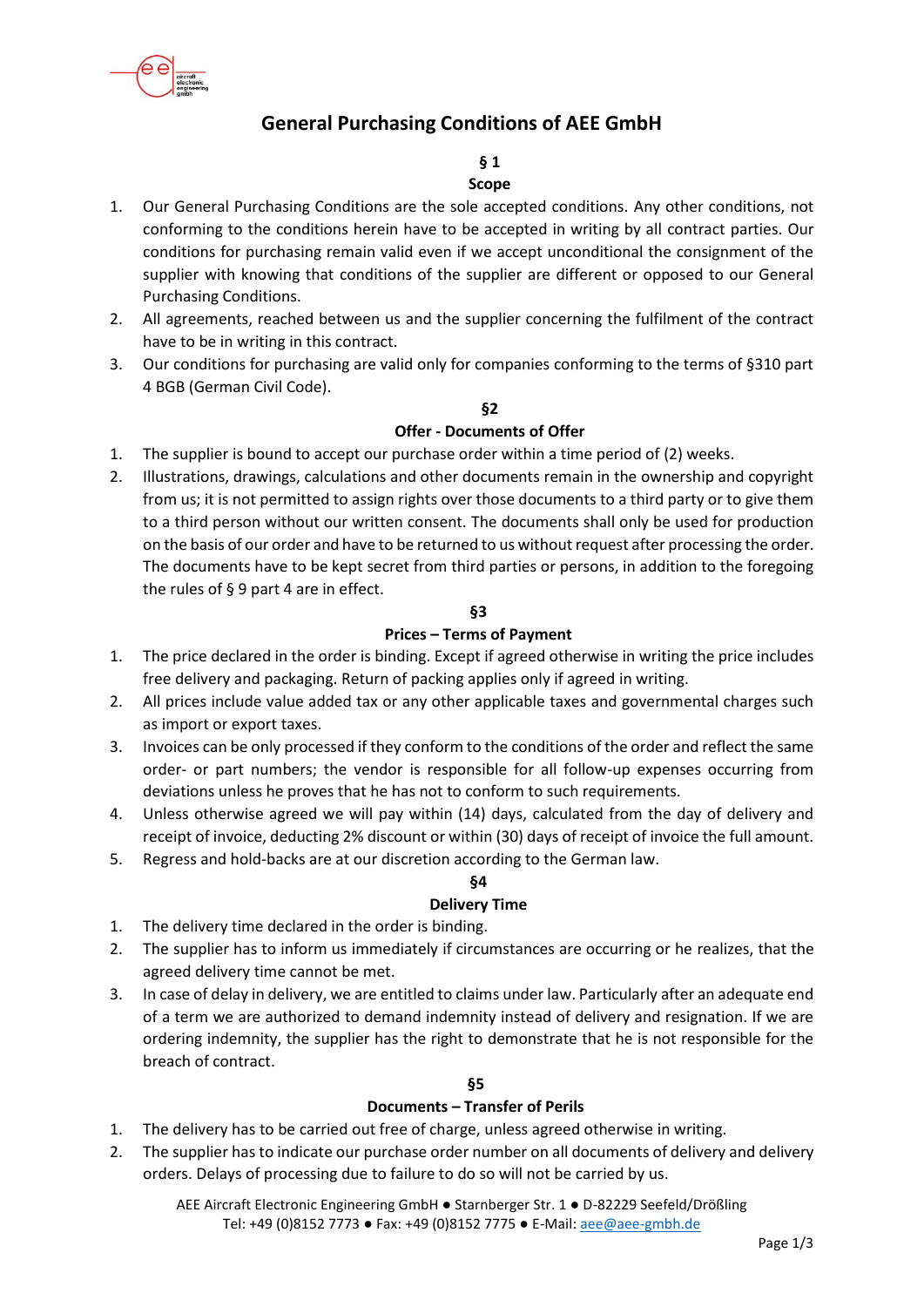

**§6**

# **Defect Discovery - Liability for Defects**

- 1. We are obligated, to control the products concerning quality and quantity discrepancies in a timely manner; the regress is deemed to be in time if discovered within (5) working days after order were received or in the case of hidden defects upon detection of the defect.
- 2. We are entitled to any remedies by law; in any case we are entitled to ask for remedy of defects or delivery of new products from the supplier. We reserve the right of compensation, particularly the right of compensation instead of delivery.
- 3. We are authorized to fix the defects at the expense of the supplier, especially if there is the risk of delay or a special need for rush. 4. The limitation period is (36) month, counted from transfer of perils.

## **§7**

## **Product Liability – Exemption – Liability Insurance**

- 1. The supplier has to release us concerning claims for damages from third party on first request, if the supplier is responsible for product damage, if the cause for damage was under his management.
- 2. The vendor is liable under his insurance for damages which arise in conjunction with a recall we may initiate, described in Article 1 conforming with paragraph 683, 670 BGB or according to paragraph 830, 840, 426 BGB. We will inform the vendor about the extent and circumstances of the recall as much as possible and will give opportunity to respond. All other legal claims stay unaffected.
- 3. The supplier is obligated to have a liability insurance for products with an amount of cover 10 million Euro per bodily injury/property damage - across-the-board -; if we have further claims for damages this will remain unaffected.

# **§8**

### **Property Rights**

- 1. The vendor is responsible that the vendor does not interfere with anybody's rights within the Federal Republic of Germany in connection with his delivery.
- 2. In case of such a claim by third party against us, the supplier is obligated to release us from these claims by first written demand. We are entitled – without consensus of supplier – to enter in any negotiations with such 3rd party, especially to conclude a compromise.
- 3. The release of duty of the supplier is applying to all expenses, which we have essentially from or with a connection of claims of a third party.
- 4. The limitation period is (10) years, counted from conclusion of the contract.

### **§9**

# **Retention of title – provision - tools – secrecy**

- 1. As far as we order parts at a supplier, we reserve ownership on these goods. Converting or alteration by suppliers is conducted for us. In case of further processing of commodities with other products which are not our property, we will retain co-ownership of the new item at the ratio of the value of our items (purchase price plus value added tax).
- 2. In case an item provided by us is joined inseparably with other products not belonging to us, we acquire the co-ownership of the new product at the ratio of the value of retention (purchase price plus taxes) to other joined product at the time of amalgamation. Is amalgamation happening in a way that the item of supplier can be seen as main item, it is agreed that the supplier has to agree to adjective co-ownership of us; the supplier shall provide safekeeping of the property or co property for us.
- 3. We reserve the rights on all tools; the supplier is obligated to only use exclusively all tools for fabrication of goods ordered by us. The supplier is obligated to insure all tools belonging to us at

AEE Aircraft Electronic Engineering GmbH ● Starnberger Str. 1 ● D-82229 Seefeld/Drößling Tel: +49 (0)8152 7773 ● Fax: +49 (0)8152 7775 ● E-Mail: [aee@aee-gmbh.de](mailto:aee@aee-gmbh.de)